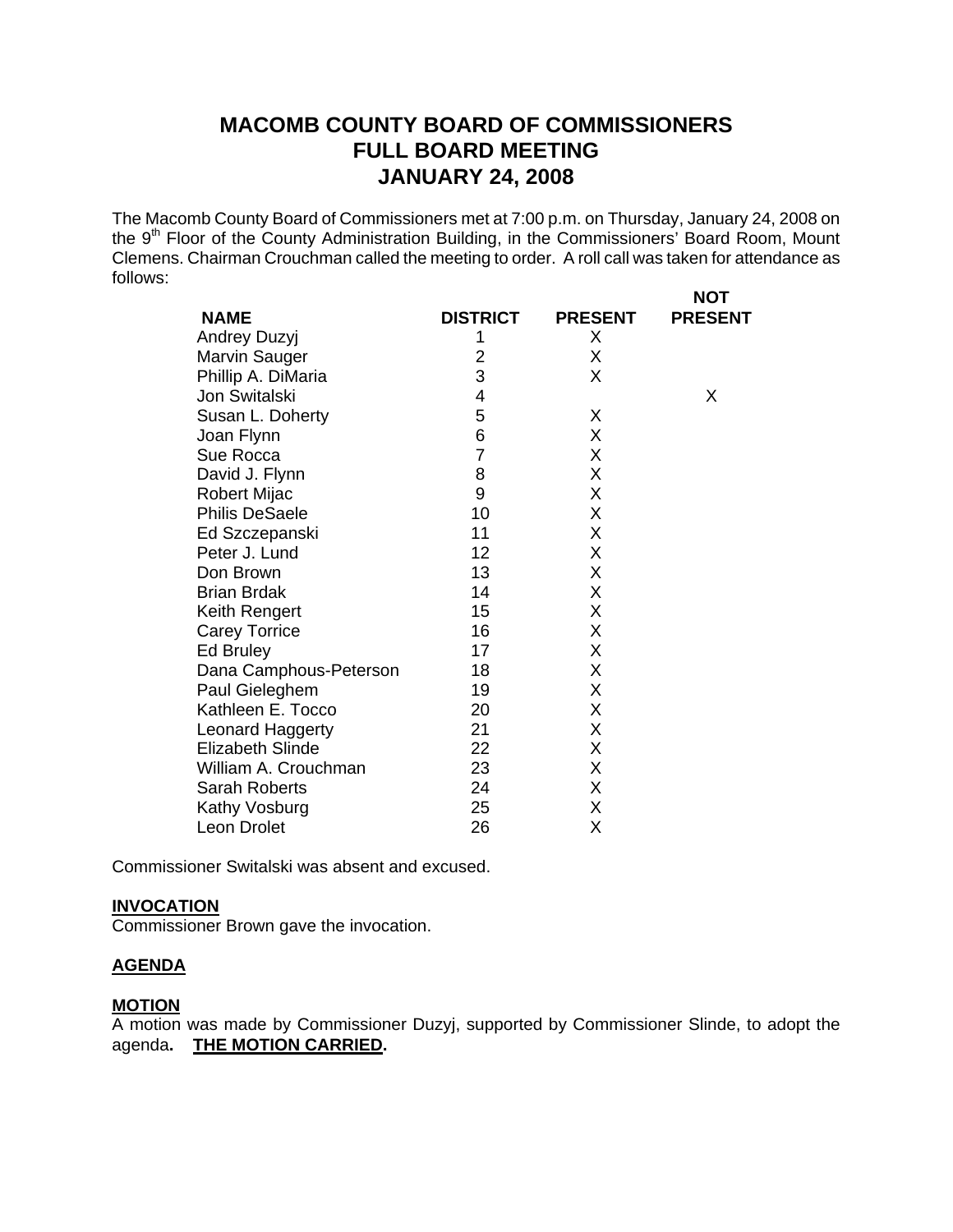MACOMB COUNTY BOARD OF COMMISSIONERS - FULL BOARD MEETING January 24, 2008

### **MINUTES**

### **MOTION**

A motion was made by Commissioner Camphous-Peterson, supported by Commissioner DiMaria, to approve the minutes of December 13, 2007, December 21, 2007 (Special) and January 10, 2008 (Organizational). **THE MOTION CARRIED**.

### **PUBLIC PARTICIPATION**

Jill Lezotte, 50778 Bower Ct., Chesterfield Twp. Tom Miscovich, St. Clair Shores

### *COMMITTEE REPORTS*

#### **SPECIAL BUDGET COMMITTEE – January 8, 2008**

#### **MOTION**

The clerk read the recommendations from the Special Meeting of the Budget Committee and a motion was made by Chair Brown, supported by Vice-Chair Sauger, to adopt the committee recommendations:

1. R08-001 Accept the revenue and expenditure changes totaling \$1,451,263 as outlined on Exhibit I and request that the department heads verify with the Finance Department the line items in their budget that would be changed. (Record no votes for DeSaele and Roberts on the Health Department reductions).

### **THE MOTION CARRIED.**

#### **JUSTICE AND PUBLIC SAFETY COMMITTEE – January 14, 2008**

#### **MOTION**

The clerk read the recommendation from the Justice and Public Safety Committee and a motion was made by Chair Rengert, supported by Vice-Chair Brdak, to adopt the committee recommendation:

1. R08-002 Authorize the board Chairman to sign Amendment No. 2 to the June 24, 2004 memorandum of agreement between the Michigan Public Safety Communications System and Macomb County in reference to additional credits being received for additional infrastructure that has been added to the county's 800 mhz radio system.

#### **THE MOTION CARRIED.**

# **LEGISLATIVE AND ADMINISTRATIVE SERVICES COMMITTEE – January 14, 2008**

#### **MOTION**

The clerk read the recommendations from the Legislative and Administrative Services Committee and a motion was made by Chair Lund, supported by Vice-Chair Switalski, to adopt the committee recommendations:

1. R08-003 Authorize the County Clerk/Register of Deeds to issue a request for proposal (RFP) for a credit card processing machine for the Register of Deeds office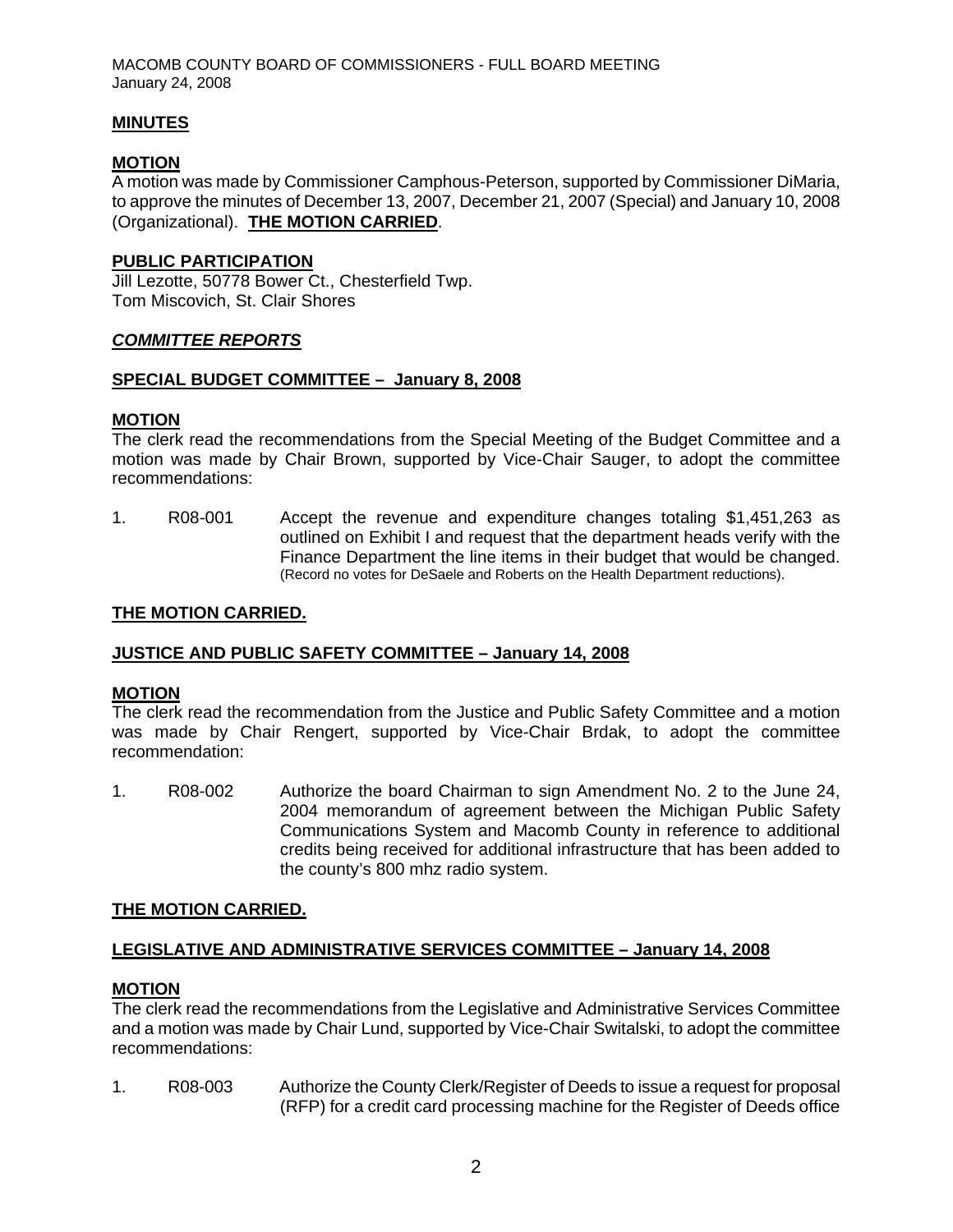and report back to the board with a recommendation and request for purchase of the equipment. Further, to broaden the RFP to include all countywide departments that are interested.

- 2. R08-004 Authorize the County Clerk/Register of Deeds office to issue a request for proposal (RFP) for an electronic check processing system and report back to the board with a recommendation and request for purchase of the equipment. Further, to broaden the RFP to include all countywide departments that are interested.
- 3. R08-005 Approve the purchase and installation of a building security system for Martha T. Berry consisting of 10 surveillance cameras at a cost not to exceed \$38,505.43; funding is available in the Martha T. Berry operating budget.

# **THE MOTION CARRIED**.

### **COMMUNITY SERVICES COMMITTEE – January 18, 2008**

#### **MOTION**

The clerk read the recommendations from the Community Services Committee and a motion was made by Chair Tocco, supported by Vice-Chair Drolet, to adopt the committee recommendations:

- 1. R08-006 Authorize Macomb MSU Extension to receive \$35,000 from local schools, community organizations and the MSU Extension to support the Great Lakes Education Program from January 1, 2008 until funds are fully expended.
- 2. R08-007 Authorize the Macomb County Community Services Agency to receive \$39,732 from Suburban Mobility Authority for Regional Transportation (SMART) under the Specialized Services Operating Assistance Program.
- 3. R08-008 Authorize the Macomb County Community Services Agency to receive \$13,000 from the Department of Human Services to provide tax preparation assistance for low-income families.
- 4. R08-009 Authorize the Macomb County Community Services Agency to receive \$100,665 from the Michigan Community Action Agency Association to provide weatherization and client education services.
- 5. R08-010 Authorize the Macomb County Community Services Agency to create and fill one part-time Assistant Field Worker at no cost to the county.

#### **THE MOTION CARRIED.**

# **SENIOR CITIZENS COMMITTEE – January 18, 2008**

#### **MOTION**

The clerk read the recommendations from the Senior Citizens Committee and a motion was made by Chair Gieleghem, supported by Vice-Chair Rocca, to adopt the committee recommendations:

Commissioners Gieleghem asked to separate #5 & #6. There were **NO** objections.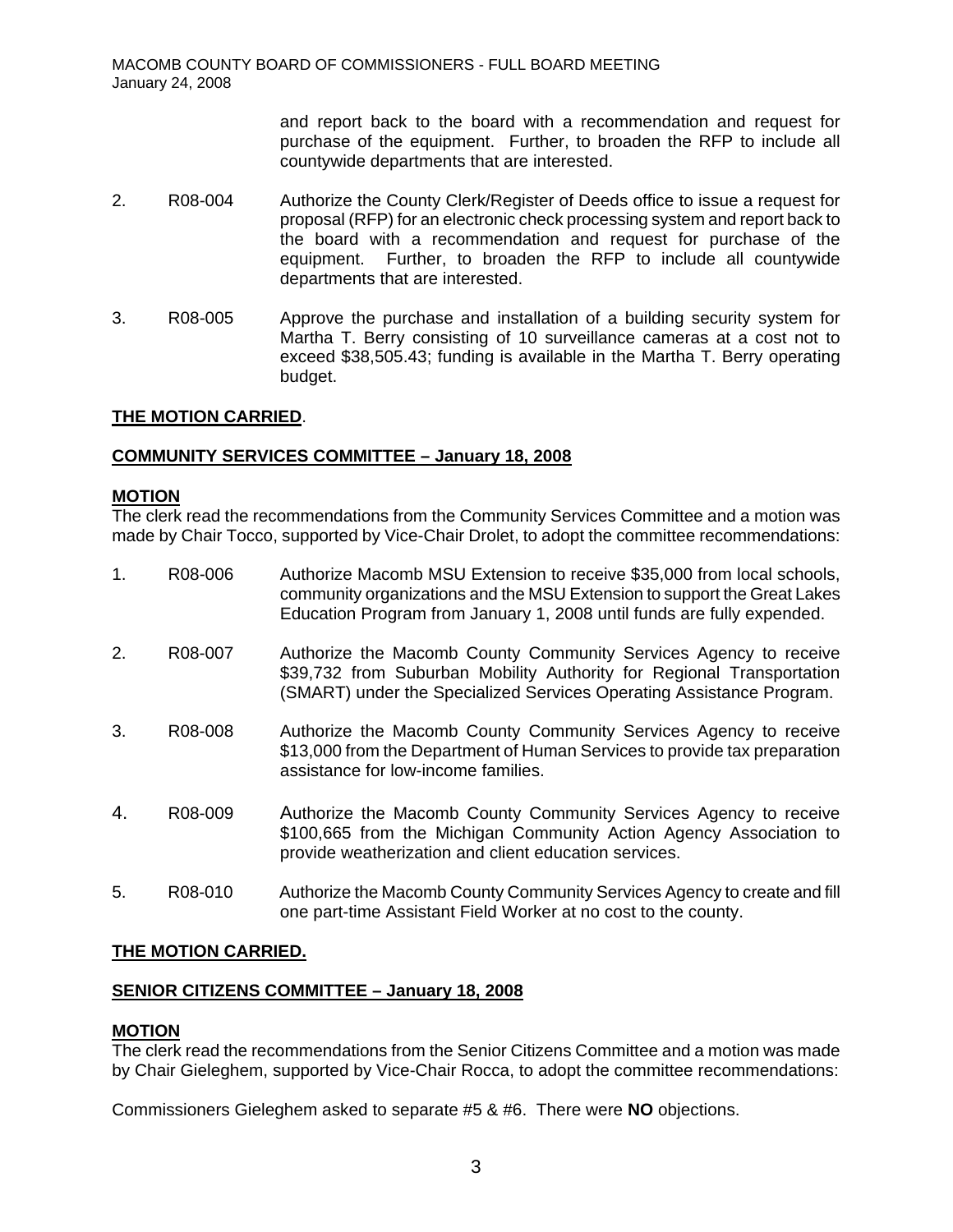- 1. R08-011 Concur with continuation of existing SMART Specialized Services Operating Assistance Program third-party contract for fiscal year 2008.
- 2. R08-012 Concur with continuation of existing MORC Home Care, Inc., MI Choice Waiver Program subcontractor agreement, as amended.
- 3. R08-013 Accept RMS Communications check #74144 in the amount of \$348 and RMS Communications check #73804 in the amount of \$105 (total \$453). Donation will offset costs and expenses at senior seminars, trainings, conferences, and special events.
- 4. R08-014 Concur that future RMS Communications Group funds received by Senior Citizen Services shall be deposited into Senior Citizen Services Special Needs account. Such funds shall offset costs and expenses at senior seminars, trainings, conferences, and special events.

# **THE MOTION CARRIED.**

# **SEPARATED MOTION**

- 5. R08-015 Terminate the agreement with Benefit Control Methods and begin the process of starting an agreement with NACO and notify participants. Further, that Macomb County not make any more payments to Benefit Control Methods until resolution of the entire dispute.
- 6. R08-016 Terminate the 18-59 program giving Benefit Control Methods 30-day notice and to terminate that program with the letter that Corporation Counsel suggested.

# **THE MOTION CARRIED.**

# **BUDGET COMMITTEE – January 22, 2008**

#### **MOTION**

The clerk read the recommendations from the Budget Committee and a motion was made by Chairman Brown, supported by Vice Chair Sauger, to adopt the committee recommendations:

Commissioner Camphous-Peterson asked to separate # 3, there were **NO** objections.

- 1. R08-017 Authorize actuarial fees not to exceed \$25,000 in support of the pension review project. (Record no vote for Drolet)
- 2. R08-018 Authorize a professional services contract with Sound Counseling, Inc. to provide therapeutic services at the Macomb County Juvenile Justice Center. The contract will facilitate a savings of \$28,600 annually.
- 4. R08-019 Approve \$163,720 in additional departmental spending cuts in the 2008 budget as noted on revised Exhibit I.

# **THE MOTION CARRIED.**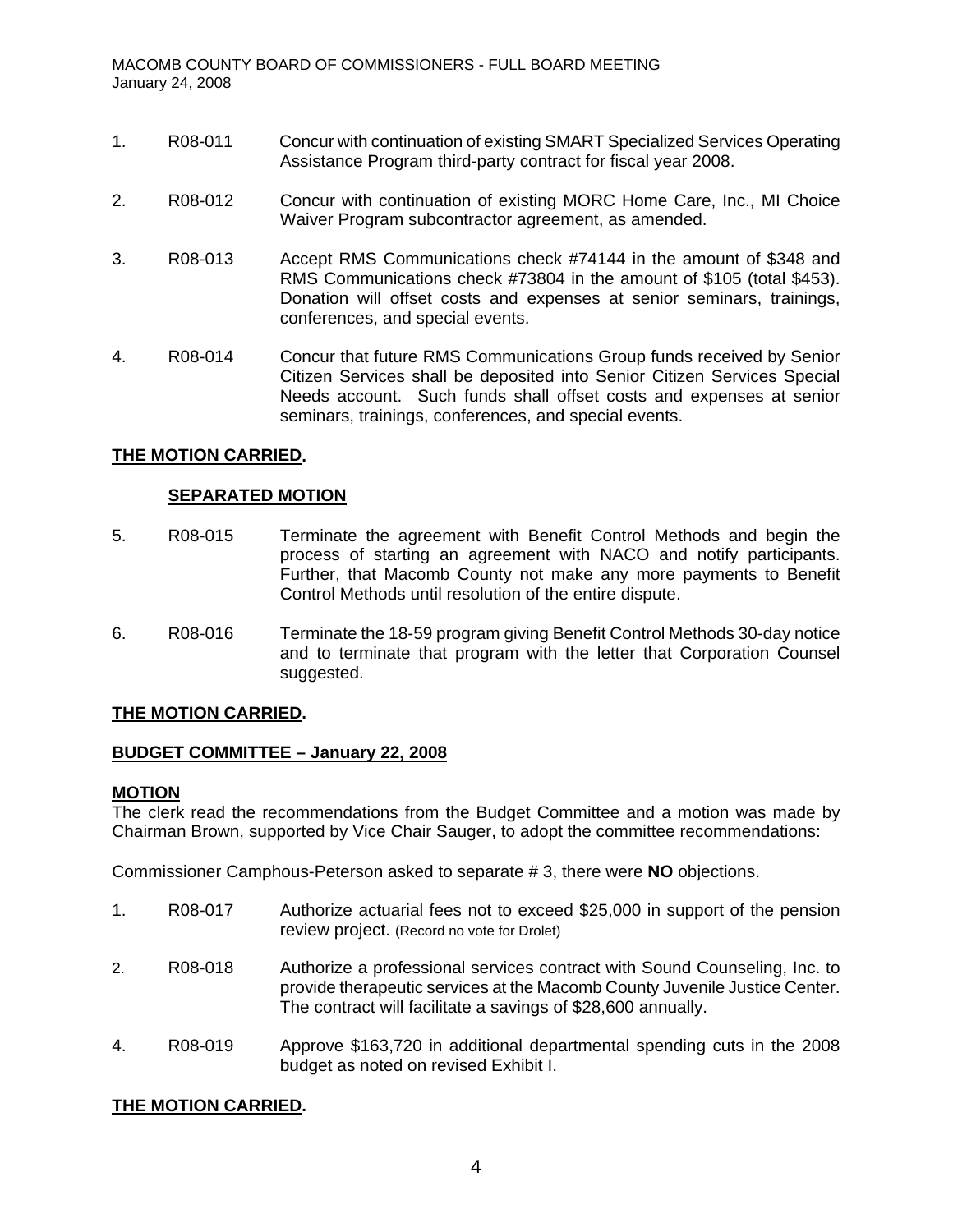# **SEPARATED MOTION**

3. R08-020 Protect the fundamental right of voting, continue the policy of making the Macomb County absent ballot application process uniform, advance the public interest of increasing Macomb County's clout, and provide senior citizens an equal opportunity to apply for an absent ballot regardless of where in the county they live, by directing the County Clerk to mail an application for "Absent Voter's Ballot Form" to Macomb County registered voters age 60 and over for the 2008 elections, except, AV application forms would not be sent to senior citizen registered voters who are already on the permanent AV list or whose local clerk automatically does mail AV application forms to all voters age 60 and over at a total cost not to exceed \$60,000. Funds for this resolution will be allocated out of the elections account.

# **MOTION TO AMEND**

At the request of Harrison Township Clerk Jan Jorgensen, Commissioner Camphous-Peterson made a motion, supported by Commissioner Rengert, to exclude Harrison Township seniors from the resolution.

At the request of Chesterfield Township Clerk Kelly Jo Smolarek, Commissioner Vosburg offered a friendly amendment, which was accepted by Commissioner Camphous-Peterson to exclude Chesterfield Township seniors from the resolution.

At the request of Shelby Township Clerk Terri Kowal, Commissioner Lund asked to exclude Shelby Township seniors from the resolution.

#### **THE MOTION TO AMEND FAILED.**

#### **THE SEPARATED MOTION CARRIED.**

#### **FINANCE COMMITTEE – January 23, 2008**

#### **MOTION**

The clerk read the recommendations from the Finance Committee and a motion was made by Chair Slinde, supported by Vice-Chair Szczepanski, to adopt the committee recommendations:

- 1. R08-021 Concur in the recommendation of legal counsel regarding pending litigation with Hillside Productions.
- 2. R08-022 Approve the monthly bills (with corrections, deletions and/or addenda) and authorize payment; further, to approve the payroll in the total amount of \$14,232,605.03, with necessary modifications to the appropriations. (Record Torrice abstain from Torrice & Zelewski bills)
- 3. R08-023 Authorize payment for the following invoices:

| HALL ROAD WAREHOUSE               | BERNCO. INC. | \$13.193.60 |
|-----------------------------------|--------------|-------------|
| JUVENILE JUSTICE CENTER- PHASE II | BERNCO, INC. | 263.387.41  |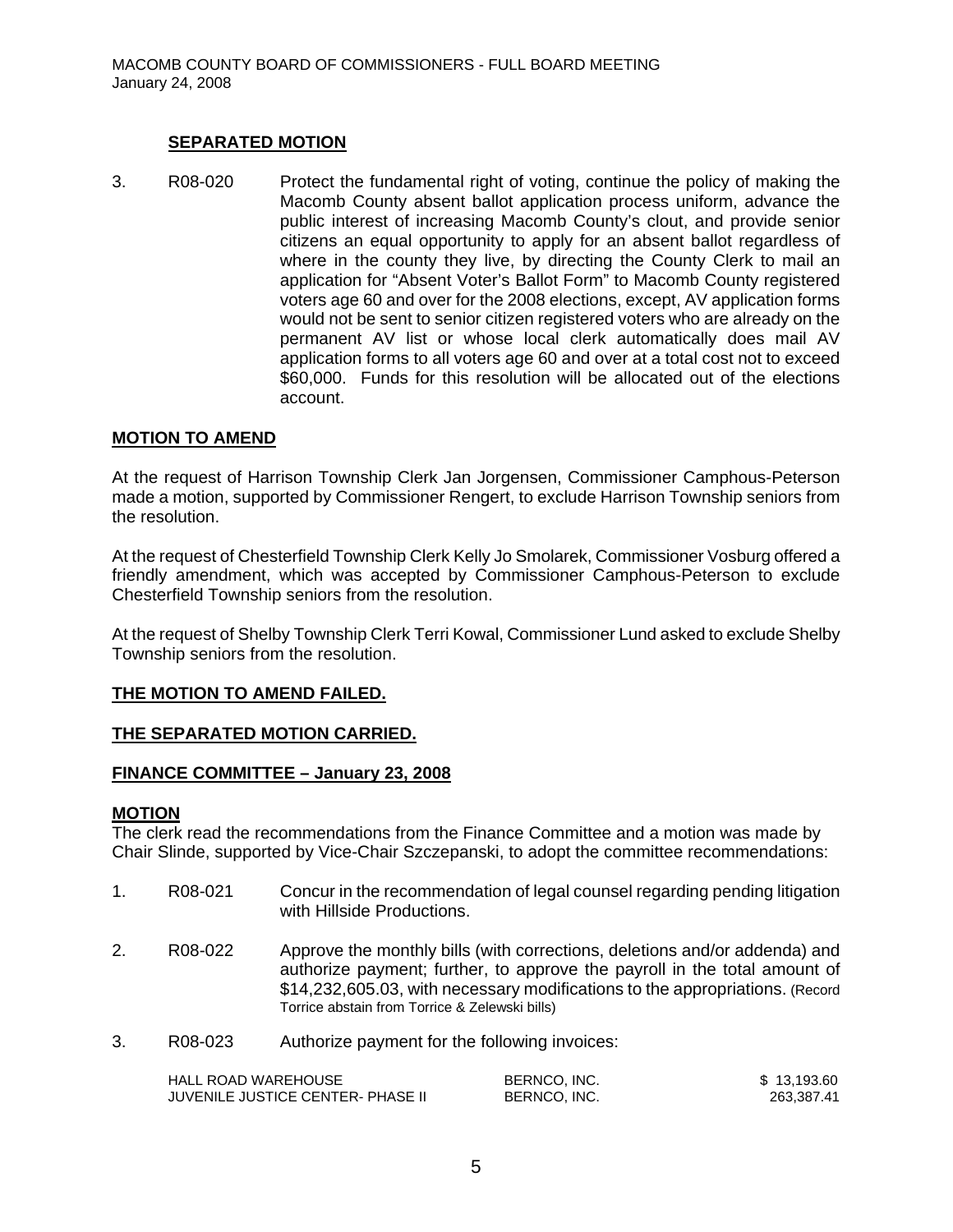MACOMB COUNTY BOARD OF COMMISSIONERS - FULL BOARD MEETING January 24, 2008

| PLUMBING PIPING REVISIONS - COURT BIDG | BUILDERS. INC.                | 14.949.00  |
|----------------------------------------|-------------------------------|------------|
| MASONRY RESTORATION                    | CUSACK'S MASONRY RESTORATION  | 52,570.56  |
| 42-2 DISTRICT COURT                    | E. GILBERT & SONS. INC.       | 524.712.55 |
| 42-2 DISTRICT COURT                    | PARTNERS IN ARCHITECTURE. PLC | 11.046.56  |
| PUBLIC WORKS BUILDING                  | PROJECT CONTROL SYSTEMS. INC. | 86,600.42  |

Further, funds are available in the capital budget.

4. R08-024 Approve the following:

To authorize an exemption from the living wage policy for the providers listed on the attached sheet, to be effective as of the January full board meeting date and expiring when the contracts expire on September 30, 2009 and

That a letter be sent to the Community Mental Health Department indicating that the exemption process is still in review and that the exemptions for providers shall continue until the work of the Ad Hoc Committee is concluded and reported to the full board.

- 5. R08-025 Approve payment of \$525 to Vercruysse, Murray & Calzone for professional services rendered through December 31, 2007, with funding available in the contingency account; previous payment of \$5,527.25 for services rendered through October 31, 2007 was made from the contingency account.
- 6. R08-026 Approve the following for the Annual Volunteer Recognition Awards Program: accept nominations and select outstanding volunteer winners (two from each Macomb County Commissioner District); invite winners to the administration building at 7 p.m. on Wednesday, April 23, 2008 to an award ceremony to be held in the board room; the ceremony would be followed by a "coffee and dessert" reception.

#### **THE MOTION CARRIED.**

#### **AD HOC COMMITTEE – January 23, 2008**

#### **MOTION**

The clerk read the recommendation from the Ad Hoc Committee and a motion was made by Chair Vosburg, supported by Vice Chair Gieleghem, to adopt the committee recommendation:

1. R08-027 Authorize an exemption from the living wage policy for the providers listed on the attached sheet, to be effective as of the January full board meeting date and expiring when the contracts expire on September 30, 2009.

#### **THE MOTION CARRIED.**

#### **PERSONNEL COMMITTEE – January 24, 2008**

#### **MOTION**

The clerk read the recommendations from the Personnel Committee and a motion was made by Chair Camphous-Peterson, supported by Vice Chair Duzyj, to adopt the committee recommendations: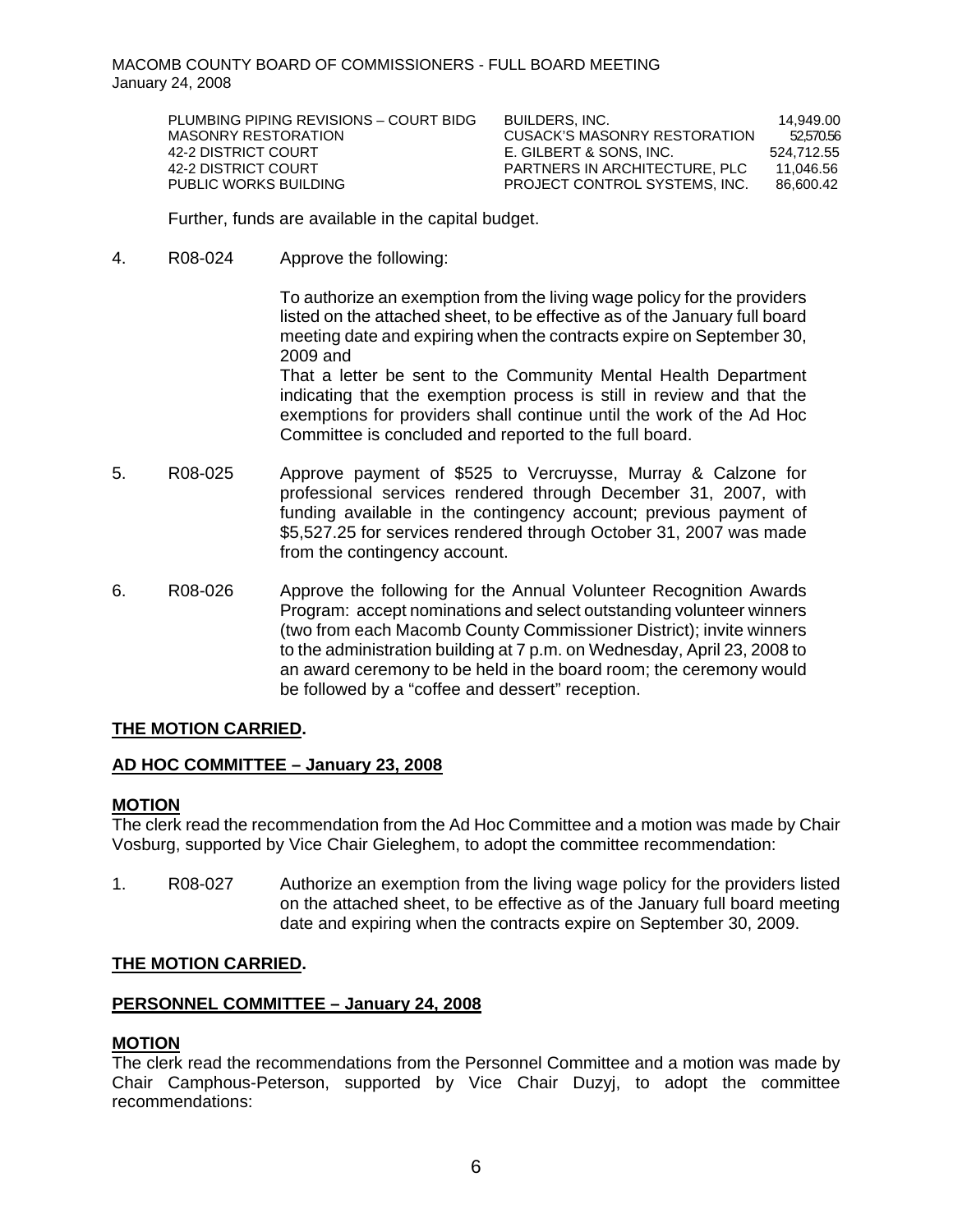Commissioner Mijak asked to separate #1, there were **NO** objections. Commissioner Doherty asked to separate # 5, there were **NO** objections.

- 2. R08-028 Approve a title change only for two positions currently classified as Station Operator to Equipment Operator in Office of Public Works.
- 3. R08-029 Approve the completion of the supervisory training program as outlined in a January 16, 2008 correspondence from the acting director of the Human Resources Department.
- 4. R08-030 Approve an extension of the voluntary four-day workweek program until December 31, 2008.

# **THE MOTION CARRIED.**

### **SEPARATED MOTION**

- 1. R08-031 Approve reconfirmation of any of the proposed vacancies that are 100 percent grant funded, including benefits, and postpone all others until the February meeting.
- 5. R08-032 Authorize that the Human Resources Department and Corporation Counsel be directed to ensure that the contract for any new director hired be made very clear that this is an at will agreement and that in the future, any agreements for director positions be very clear that it is an at will position; Further, to direct the Human Resources Department and Corporation Counsel to report back to this committee in February regarding designation of directors positions at will and that any offers of employment to directors, regardless of their appointing authority, be detailed in writing that at will is under consideration for this body and it needs to be designated in their offer.

#### **FRIENDLY AMENDMENT**

Commissioner Doherty offered a friendly amendment to insert **"newly hired"** between "designation of" and "directors" and Commissioner Bruley accepted.

# **THE SEPARATED MOTIONS CARRIED.**

#### **RESOLUTIONS/TRIBUTES**

#### **MOTION**

A motion was made by Commissioner J. Flynn, supported by Commissioner Duzyj, to adopt the Resolutions and Tributes in their entirety.

Res. No. 08-03 Calling on Comcast to keep local access on lower channel numbers. (offered by Lund; recommended by LAS Committee on 01-14-08) Res. No. 08-01 Commending Tyler Radlick for Leading the Chesterfield Leos to Become a Model Club. (offered by Vosburg; recommended by Finance Committee on 01- 24-08)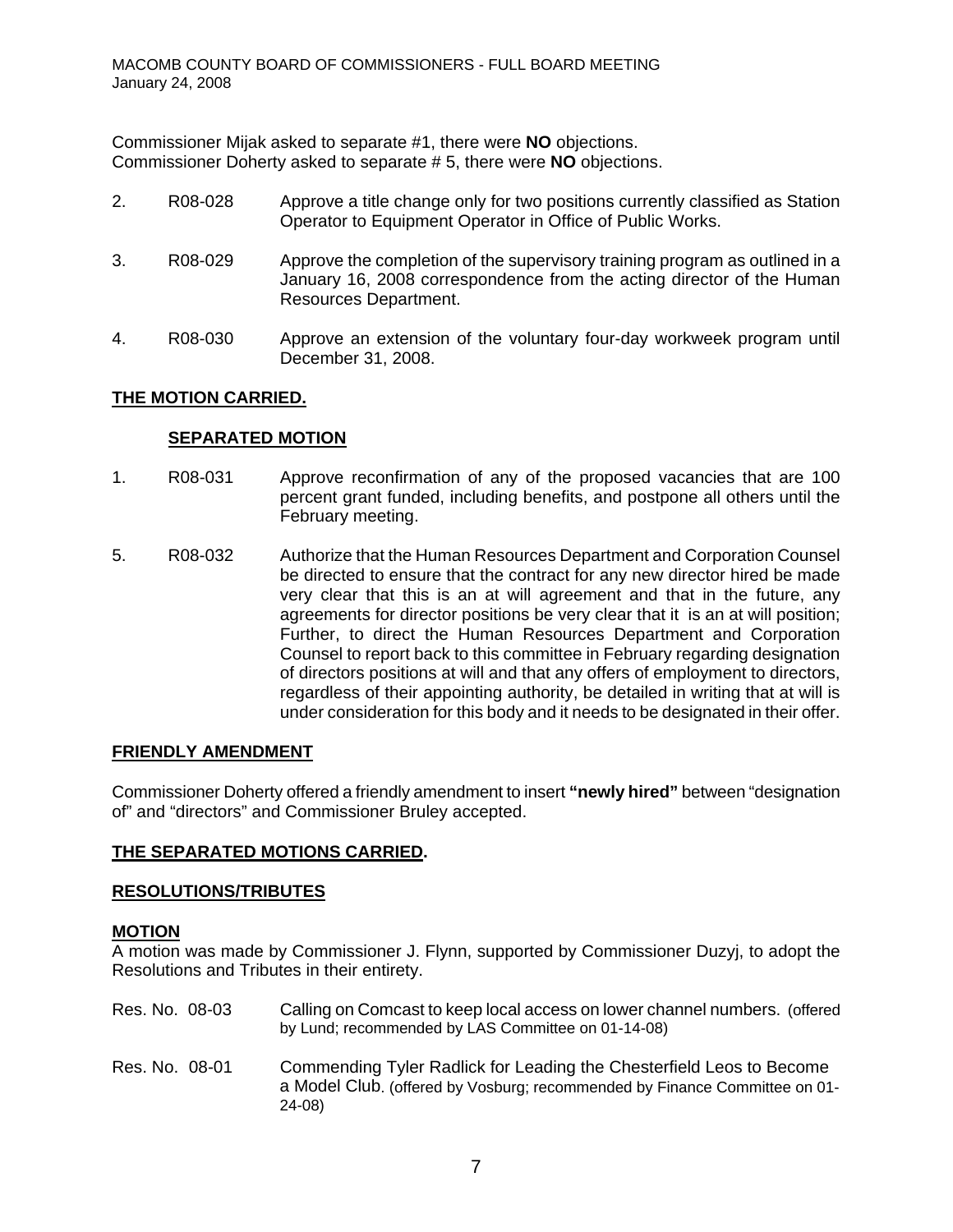Res. No. 08-02 Commending Arthur and Josephine Kubiak on their 50th Anniversary. (offered by Gieleghem; recommended by Finance Committee on 01-24-08)

### **THE MOTION CARRIED.**

### **ITEM WAIVED TO FULL BOARD BY OPERATIONAL SERVICES COMMITTEE CHAIR**

### **MOTION**

A motion was made by Commissioner Szczepanski, supported by Commissioner Haggerty, to approve addendum to WiFi Rooftop License/Lease Agreement with Central Solution.

**THE MOTION CARRIED.** (Record **NO** vote for Drolet)

#### **REQUEST TO PURCHASE PREVIOUS SERVICE TIME**

#### **MOTION**

A motion was made by Commissioner Slinde, supported by Commissioner Rengert, to approve a request to purchase previous service time by Martha Jarvis.

### **THE MOTION CARRIED.**

#### **APPOINTMENTS**

- a) **Local Emergency Planning Committee:** Unexpired term Brian Tyrell – 4-Fire Fighting
- b) **Substance Abuse Advisory Council:** 1 reappointment 3 year terms (December 13, 2007 thru December 13, 2010) Michael Gallagher

#### **MOTION**

A motion was made by Commissioner Doherty, supported by Commissioner DeSaele, to approve the appointments in their entirety. **THE MOTION CARRIED.** 

#### **NEW BUSINESS**

Commissioner DiMaria spoke about article in Macomb Daily regarding Macomb County not getting enough money from HUD to help homeless.

Commissioner Doherty informed board that Commissioner Switalski is out ill.

George Brumbaugh, Corporation Counsel spoke regarding Senior Citizen's Guardianship Program lawsuit that was filed in 2004 and the county won.

#### **PUBLIC PARTICIPATION**

None